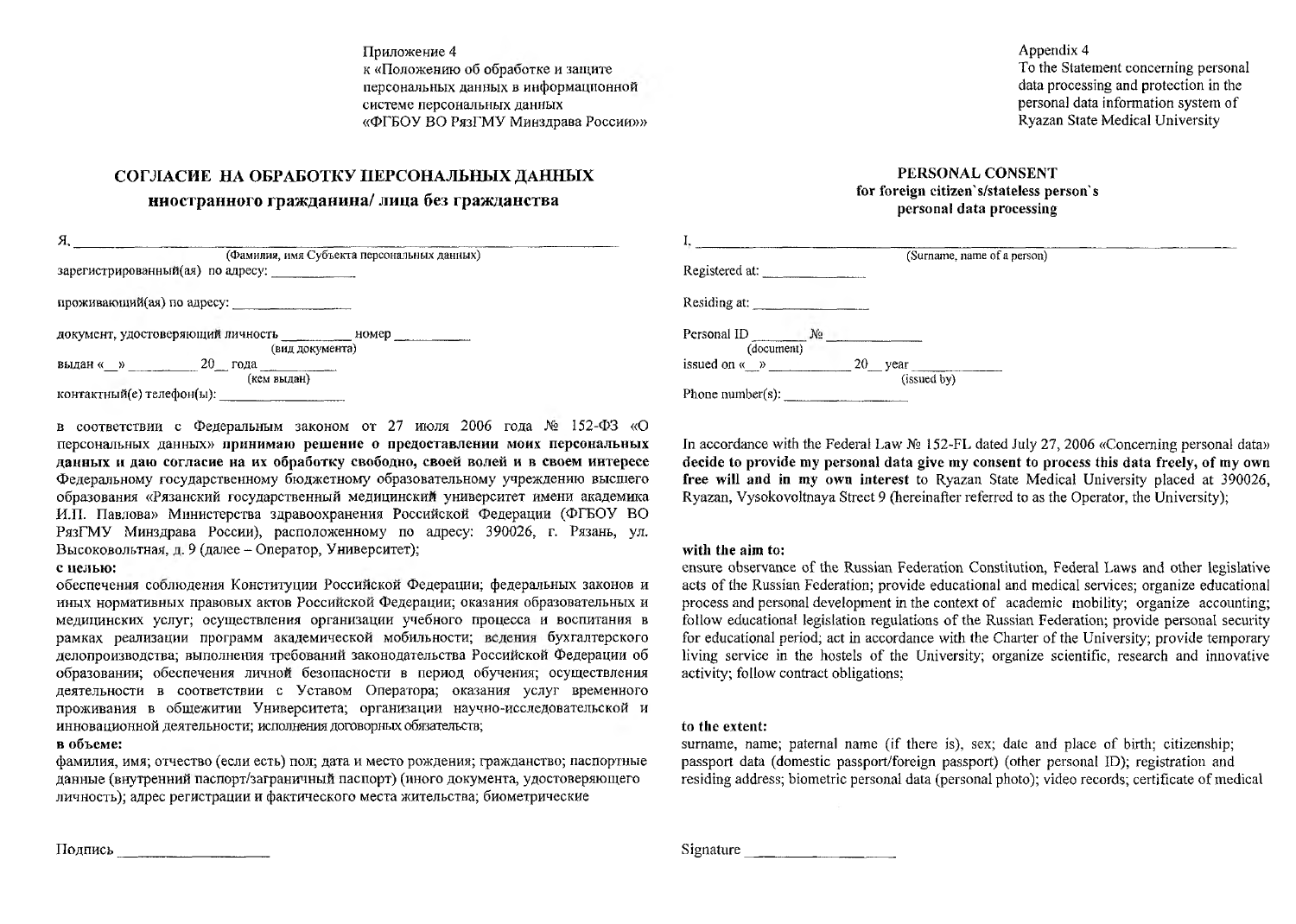персональные данные (личная фотография); видео изображения; реквизиты полиса ОМС или ДМС; сведения о месте учебы, наименовании факультета, направления подготовки (специальность), профиль (специализация), курс, год обучения, форма обучения; сведения о состоянии здоровья (результаты медицинских обследований); сведения об образовании (о предыдущем образовании, о форме обучения, об образовательной программе обучения, об успеваемости); сведения о родителях (ближайших родственниках); сведения о награждениях, поощрениях и наложенных дисциплинарных взысканиях; сведения об участии в олимпиадах, конференциях, симпозиумах, выставках или иных мероприятиях; сведения о научно-исследовательской, инновационной и другой научной деятельности; сведения об интересах, увлечениях; сведения о прохождении обучения в рамках реализации программы академической мобильности, о полученном документе, подтверждающим факт прохождения обучения в Университете, о присвоении званий; контактная информация (номер(а) телефона(ов), адрес(а) электронной почты, страницы в социальных сетях); номер комнаты в студенческом общежитии; иные сведения, необходимые для целей Оператора;

#### для совершения следующих действий:

сбор, запись, систематизация, накопление, хранение, уточнение (обновление, изменение), извлечение, использование, передача (распространение, предоставление, доступ), обезличивание, блокирование, удаление, уничтожение персональных данных как с использованием средств автоматизации, так и без использования средств автоматизации.

• Я согласен(а) с тем, что Оператор может проверить достоверность предоставленных мною персональных данных, в том числе с использованием услуг других Операторов, без уведомления меня об этом.

• Я согласен $(a)$  на:

- размещение на информационных стендах Университета, в том числе на стендах, посвященных достижениям в учебной или научно-образовательной деятельности, следующей информации, относящейся к моим персональным данным: фамилия, имя, отчество (если есть), место учебы (наименование факультета, направление подготовки (специальность), профиль (специализация), курс, форма обучения), биометрические персональные данные (фотография), а также иные сведения, необходимые для целей Оператора в рамках действующего законодательства;

- опубликование в печатных изданиях Университета, а также на официальном сайте Университета и его страницах в социальных сетях следующей информации, относящейся к моим персональным данным: фамилия, имя, отчество (если есть) место учебы (наименование факультета, направление подготовки (специальность), профиль (специализация), курс, группа, форма обучения), биометрические персональные данные (фотография), сведения о прохождении обучения в рамках реализации программы академической мобильности, о полученном документе, подтверждающим факт прохождения обучения в Университете, сведения о наградах и/или поощрения сведения о присвоении званий, данные о публикациях (с указанием тематики и количества), сведения об участии в международных, всероссийских, ведомственных, региональных или университетских олимпиадах, конкурсах, соревнованиях, состязаниях (с указанием названия олимпиады или иного мероприятия, предмета (дисциплины) либо вида спорта),

insurance, information about education, the name of the faculty, field of study (specialty). educational program specialization, form of study, study year, mode of study, information about health conditions (medical examination results); academic background information (access qualification, mode of study, educational program information from the contract for education, about marks); information about parents (closest relatives); information about scholarship, awards, disciplinary punishment; information about participation in the Olympics, conferences, workshops, exhibitions and other events; information about scientific, research and innovative activities; information about interests and hobbies; information about education in the context of academic mobility, about the document confirming the fact of the coursework in the University, about conferment of title, contact information (phone number(s), e-mail adress(es), social networking pages); hostel room No: other information needed by the University;

#### To take following actions:

collect, save, systematize, accumulate, keep, specify (renew, change), extract, use, transfer (distribute, provide, give access), impersonalize, block, delete, liquidate personal data with/without usage of automatic devices.

• I agree with the fact that, Operator can check the veracity of the personal information provided by me even with the help of other Operators without notice.

 $\bullet$  *I give my consent to:* 

- place the following personal data on the informational stands of the University, including stands, dedicated to achievements in educational and scientific activity, the following information relevant to my personal data: surname, name, paternal name (if there is), place of education (faculty, specialty, specialization, course, form of education), biometric personal data (photo) and other information needed for the aims of the Operator in the frames of the current legislation;

- publish the following personal data in printed press and at the official website of the University and its accounts in social networks: surname, name, paternal name (if there is), place of education (faculty, specialty, specialization, course, form of education), biometric personal data (photo), information about education in the context of academic mobility, about the document confirming the fact of the course work in the University, information about scholarship and (or) awards, information about conferment of title, information about published works (with themes and quantity), information about participation in international, national, institutional, regional and student Olympics, competitions (indicating name of the Olympics or other events, subject (discipline) or kind of sport), festivals, exhibitions, information about scientific, research and innovative activities (including information about discoveries, inventions and innovations, participation in tender for grant, participation in research-to-practice conferences, workshops).

Signature

Подпись Подпись